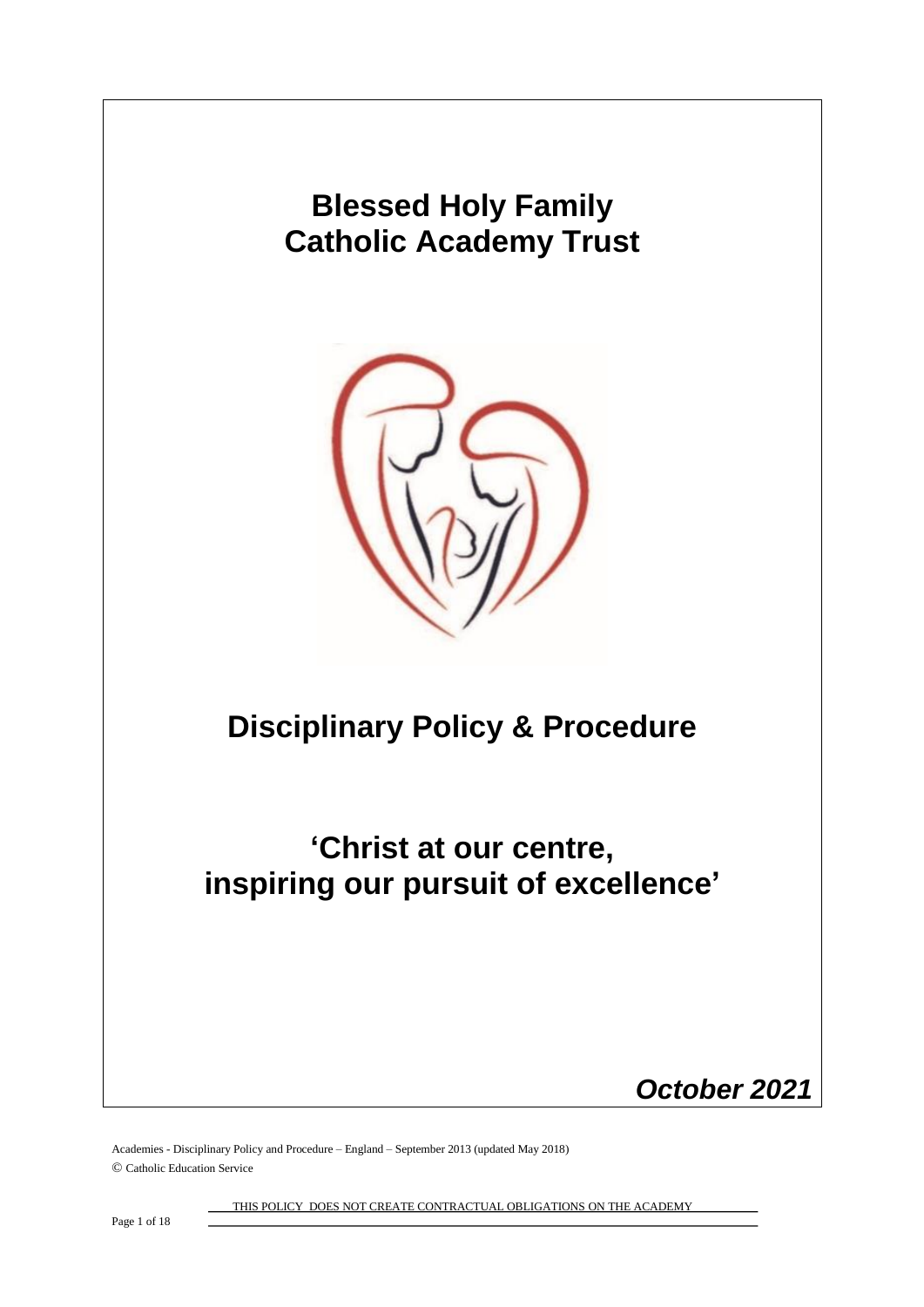### **CONTEXT**

The Blessed Holy Family Catholic Academy Trust is firmly rooted in the values of the Catholic Church. The Gospel values are embedded within our policies including love, justice, fairness and respect for the dignity of the individual.

This policy applies to all members of the Blessed Holy Family Catholic Academy Trust:

- St. George's Roman Catholic Primary School
- St. John Fisher Roman Catholic Primary School
- St. Joseph's Roman Catholic Primary School
- The Sacred Heart Language College

In keeping with this context the Trust Board formally adopt the policy produced by the Catholic Education Services. This is to ensure that all can work together to ensure all members of our Trust community can thrive.

| <b>Policy Ratified by Trust Board:</b> | 10 <sup>th</sup> October 2019                                                                                                                           | (Date) |
|----------------------------------------|---------------------------------------------------------------------------------------------------------------------------------------------------------|--------|
|                                        |                                                                                                                                                         |        |
| Signed:                                | Tame Cre                                                                                                                                                |        |
| Date of next review:                   | October 2020                                                                                                                                            |        |
|                                        |                                                                                                                                                         |        |
| <b>Policy Reviewed by Trust Board:</b> | 10 <sup>th</sup> October 2020                                                                                                                           | (Date) |
| Signed:                                | Tame Cre                                                                                                                                                |        |
| Date of next review:                   | October 2021                                                                                                                                            |        |
|                                        |                                                                                                                                                         |        |
| <b>Policy Reviewed by Trust Board:</b> | 7 <sup>th</sup> October 2021<br><u> The Communication of the Communication of the Communication of the Communication of the Communication of the Co</u> | (Date) |
| Signed:                                | Tame Cre                                                                                                                                                |        |
| Date of next review:                   | October 2022                                                                                                                                            |        |
|                                        |                                                                                                                                                         |        |
|                                        |                                                                                                                                                         |        |

Academies - Disciplinary Policy and Procedure – England – September 2013 (updated May 2018) © Catholic Education Service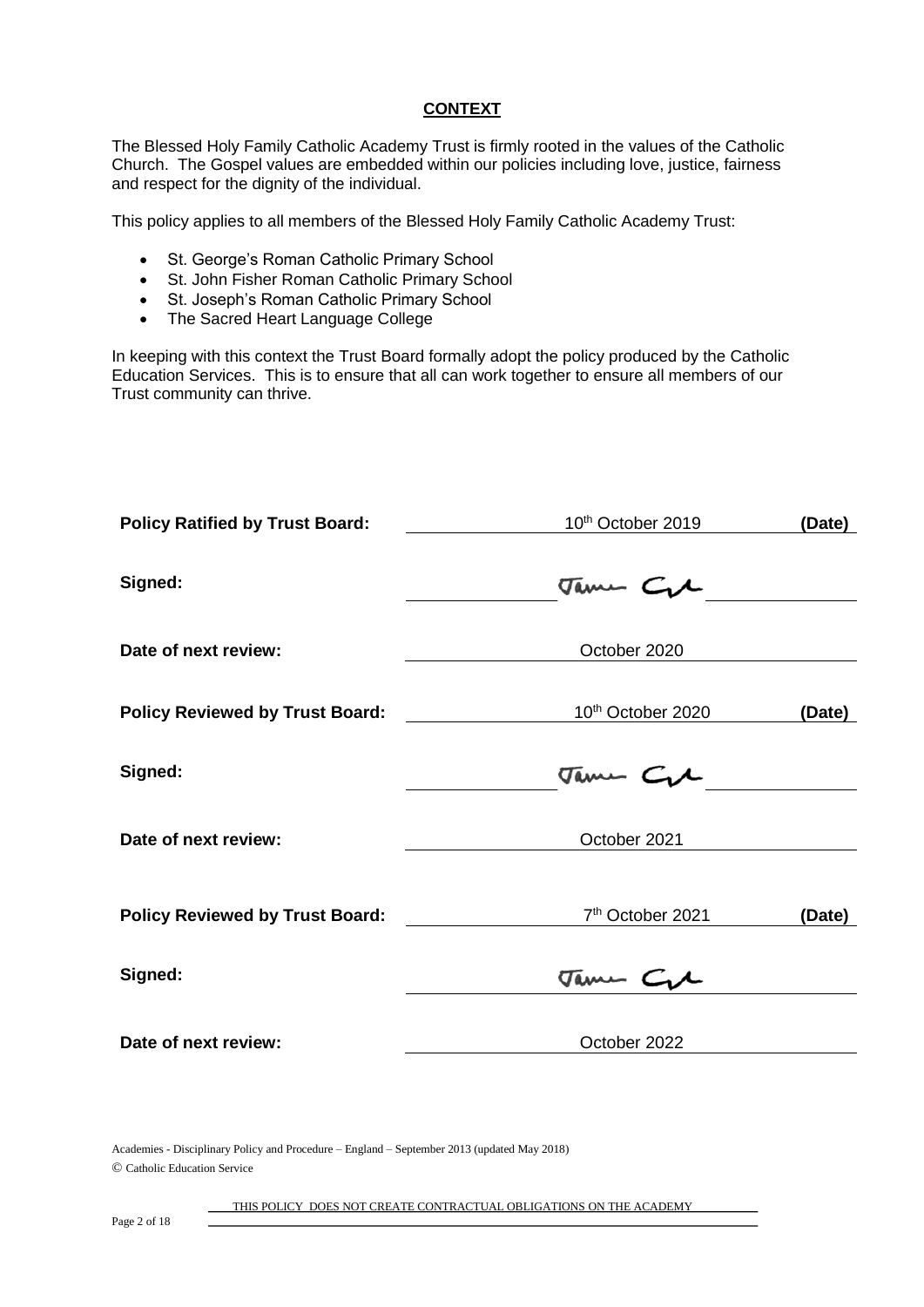## **Commitment to equality:**

**We are committed to providing a positive working environment which is free from prejudice and unlawful discrimination and any form of harassment, bullying or victimisation. We have developed a number of key policies to ensure that the principles of Catholic Social Teaching in relation to human dignity and dignity in work become embedded into every aspect of school life and these policies are reviewed regularly in this regard.**

**This Disciplinary Policy and Procedure has been approved and adopted by the Academy Trust Company on 7th October 2021 and will be reviewed in October 2022.** 

# **DEFINITIONS**

In this Disciplinary Policy and Procedure, unless the context otherwise requires, the following expressions shall have the following meanings:

- i. 'Academy' means the academy named at the beginning of this Disciplinary Policy and Procedure and includes all sites upon which the academy undertaking is, from time to time, being carried out.
- ii. 'Academy Trust Company' means the company responsible for the management of the Academy and, for all purposes, means the employer of staff at the Academy.
- iii. 'Board' means the board of Directors of the Academy Trust Company.
- iv. 'Chair' means the Chair of the Board or the Chair of the Local Governing Body of the Academy appointed from time to time, as appropriate.
- v. 'Clerk' means the Clerk to the Board or the Clerk to the Local Governing Body of the Academy appointed from time to time, as appropriate.
- vi. 'Companion' means a willing work colleague not involved in the substance of the employee's performance issues under review by this Disciplinary Policy and Procedure, or an accredited representative of a trade union or other professional association of which the employee is a member, who should be available for the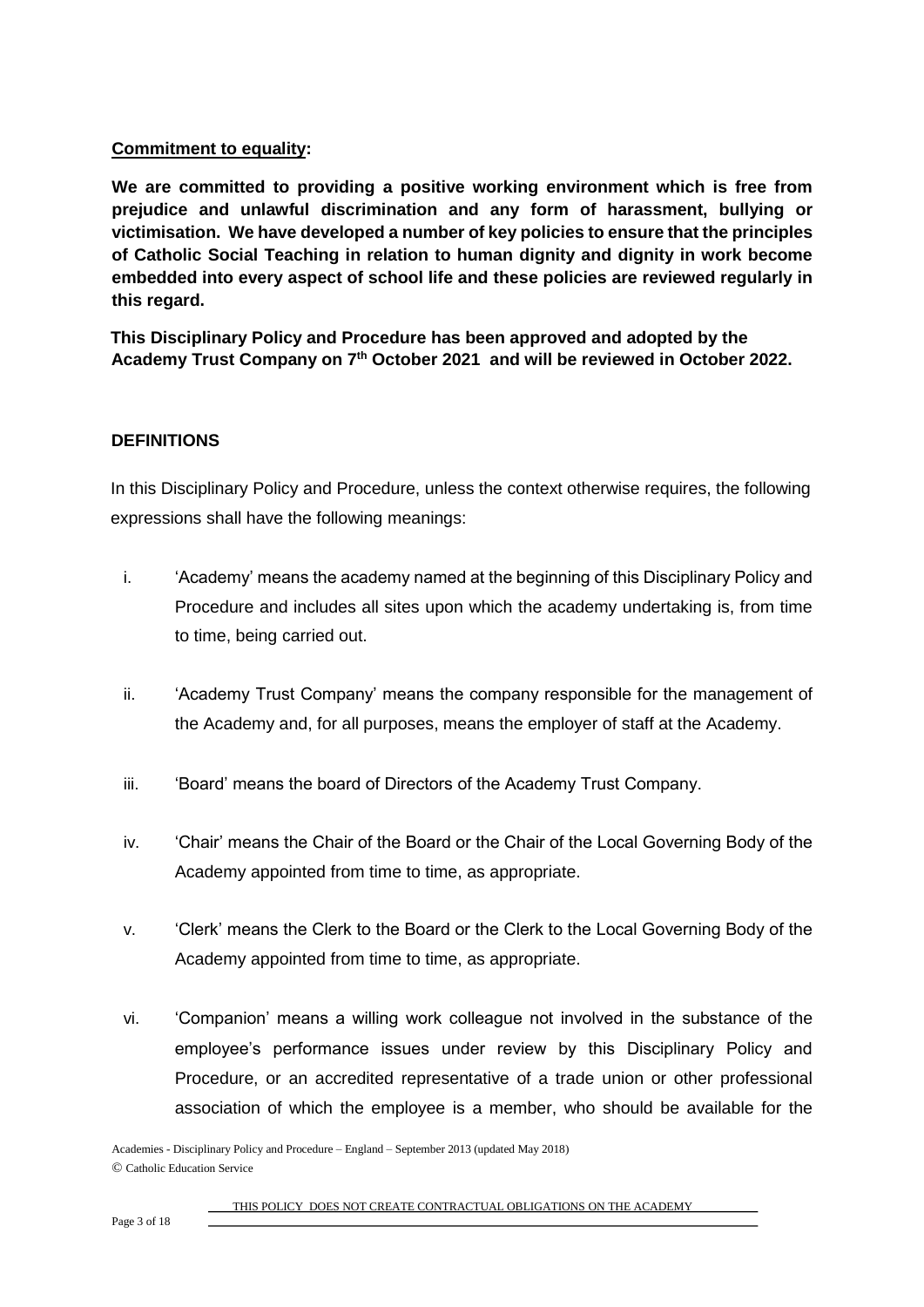periods of time necessary to meet the timescales under this Disciplinary Policy and Procedure.

- vii. 'Diocesan Schools Commission' means the education service provided by the diocese, which may also be known, or referred to, as the Diocesan Education Service.
- viii. 'Directors' means directors appointed to the Board of the Academy Trust Company.
- ix. 'Governing Board' means the body carrying out the employment functions of the Academy Trust Company and such term may include the Board and/or a Local Governing Body of the Academy.
- x. 'Governors' means the governors appointed and elected to the Local Governing Body of the Academy, from time to time.
- xi. 'Local Governing Body' means the group of governors appointed and elected to carry out specified functions in relation to the Academy as delegated by the Academy Trust Company.
- xii. 'Vice-Chair' means the Vice-Chair of the Board or the Vice-Chair of the Local Governing Body of the Academy elected from time to time, as appropriate.
- xiii. Misconduct means any action or inaction which contravenes the provisions of the employee's contract of employment, the rules laid down by the Academy Trust Company and/or any Professional Code of Conduct and Practice. In such cases the Disciplinary Policy and Procedure will apply and the Capability Policy and Procedure may also apply.

# **1. SCOPE OF PROCEDURE**

- 1.1 This Disciplinary Policy and Procedure applies to you if you are an employee or worker at the Academy (hereinafter referred to as an "employee" or "you").
- 1.2 The purpose of this policy is to provide a structure to address any issues or concerns that the Academy Trust Company/Academy may have relating to an employee's conduct.
- 1.3 An employee is entitled to have access by arrangement to their personnel file and to request the deletion of time-expired records in line with the provisions of the General Data Protection Regulation (GDPR).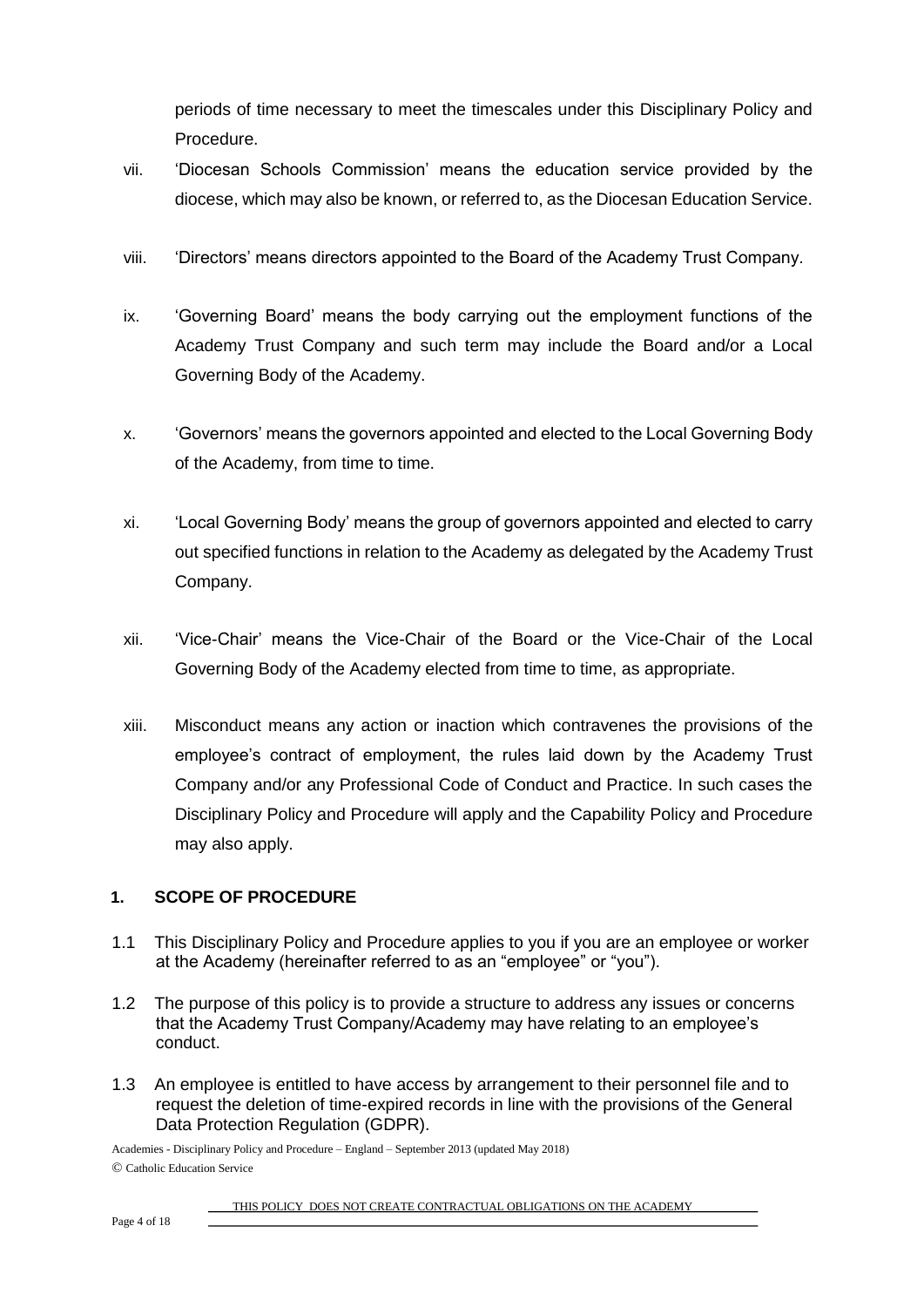- 1.4 The Academy Trust Company delegates its authority in the manner set out in this policy.
- 1.5 There may be some occasions where an employee's lack of capability could also be described as lack of competence. This Disciplinary Policy and Procedure and the Academy's Capability Policy and Procedure may be used concurrently whilst the Academy endeavours to ascertain if the lack of capability is Misconduct or lack of competence.
- 1.6 There may be occasions where an employee's conduct could relate to their health. This Disciplinary Policy and Procedure may be used concurrently with the Academy's Sickness Absence Policy and Procedure. In particular, if an employee is absent from work on sick leave following this Disciplinary Policy and Procedure being invoked, the Academy may use its Sickness Absence Policy and Procedure depending on the specific circumstances.
- 1.7 Subject to Paragraph 1.2(a) and (b) of the Academy's Grievance Resolution Policy and Procedure, there may be occasions when an employee attempts to use the Academy's Grievance Resolution Policy and Procedure in connection with actions taken under this Disciplinary Policy and Procedure. This shall not lead to any automatic delay or pause in the conduct of any matters under this Disciplinary Policy and Procedure.
- 1.8 There may be occasions, for example in relation to child protection allegations, where this procedure needs to be modified to comply with the requirements of the Academy's Child Protection and Safeguarding Policies, for example, by allowing the Local Authority Designated Officer to offer advice to Directors and/or Governors at appropriate stages.
- 1.9 In this policy "working day" means any day on which you would ordinarily work if you were a full-time employee. In other words "working day" will apply differently to teaching and nonteaching staff. However, part-time and full-time staff will not be treated differently for the purposes of implementing this policy and procedure.
- 1.10 The Academy is committed to ensuring respect, objectivity, belief in the dignity of the individual, consistency of treatment and fairness in the operation of this Policy. This commitment extends to promoting equality of opportunity and eliminating unlawful discrimination throughout the academy community.
- 1.11 This Disciplinary Policy and Procedure offers opportunities to ensure justice for teachers, support staff and pupils alike and has the potential for the expression of Christian qualities such as honesty, self-knowledge, respect for others and their gifts, recognition of the needs and achievements of others, challenge of self and others, personal growth and openness.
- 1.12 Relevant information from the appraisal process, including the Appraisal Report, may be taken into account in this Disciplinary Policy and Procedure and/or the Academy's Capability Policy and Procedure. It should be noted that the Appraisal Policy and Procedure does not form part of this Disciplinary Policy and Procedure or any other policy or procedure.

Academies - Disciplinary Policy and Procedure – England – September 2013 (updated May 2018) © Catholic Education Service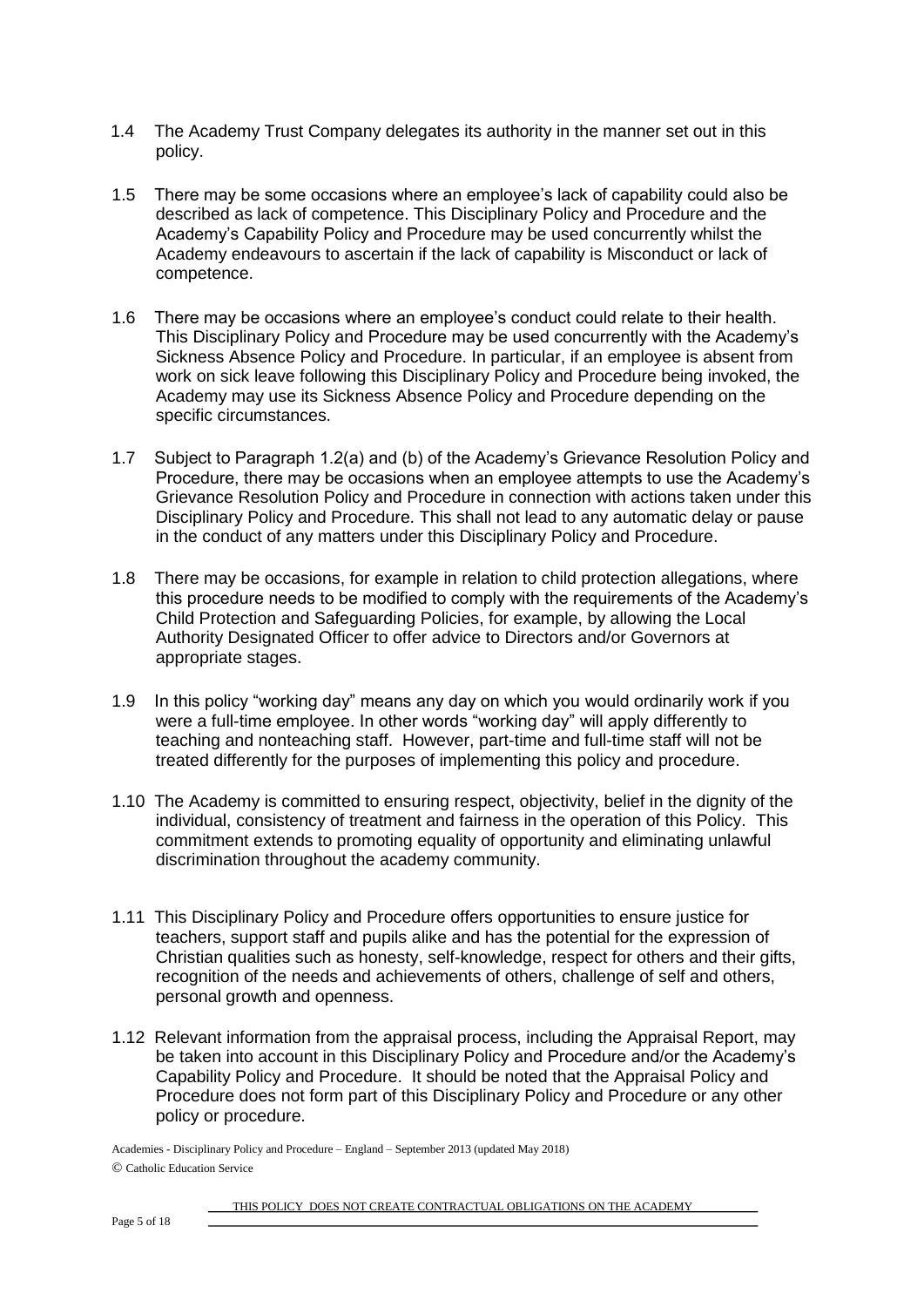- 1.13 The management of unsatisfactory performance and related investigations will be treated in confidence as far as possible by all parties involved at all stages of this Disciplinary Policy and Procedure.
- 1.14 The Academy will maintain records of all interviews and reviews which take place under this Disciplinary Policy and Procedure for a period of up to 12 months or longer where necessary and where there is an applicable lawful basis under the GDPR for extending the retention period. All data and evidence collected is to be shared between all the relevant parties, where appropriate and where there is an applicable lawful basis under the provisions of the GDPR.
- 1.15 All matters of managing disciplinary issues and related investigations will be treated in confidence as far as possible by all parties involved throughout all stages of this Disciplinary Policy and Procedure.

## **2. INFORMAL ACTION**

- 2.1 Sometimes potential disciplinary issues can be resolved informally in the workplace. This involves drawing the employee's attention to the perceived unsatisfactory conduct.
- 2.2 Your line manager may give you informal warnings at any time about any conduct or performance falling short of the standard expected and in many cases the right word at the right time and in the right way may be all that is needed.
- 2.3 A statement of concern may be verbal or recorded in writing and referred to at a later stage to evidence that an informal approach was attempted and the success or failure of such an approach. Written statements of concern will not normally be kept on record for longer than 12 months depending on the circumstances and should not be regarded as disciplinary sanctions.
- 2.4 Failure to comply with informal action should not, on its own, be used as justification for issuing a higher form of sanction than would otherwise have been imposed under the formal process.

## **3. SUSPENSION**

- 3.1 In cases where the Investigating Manager considers that it is appropriate the Principal/Headteacher or the Chair may suspend you for a period of up to ten working days.
- 3.2 Depending on the specific circumstances; the employee should be given the opportunity to attend a suspension meeting to comment on the perceived necessity to suspend within the context of the investigatory purpose before a decision is taken to suspend. The employee may be accompanied by a Companion during the suspension meeting, where practicable.

Academies - Disciplinary Policy and Procedure – England – September 2013 (updated May 2018) © Catholic Education Service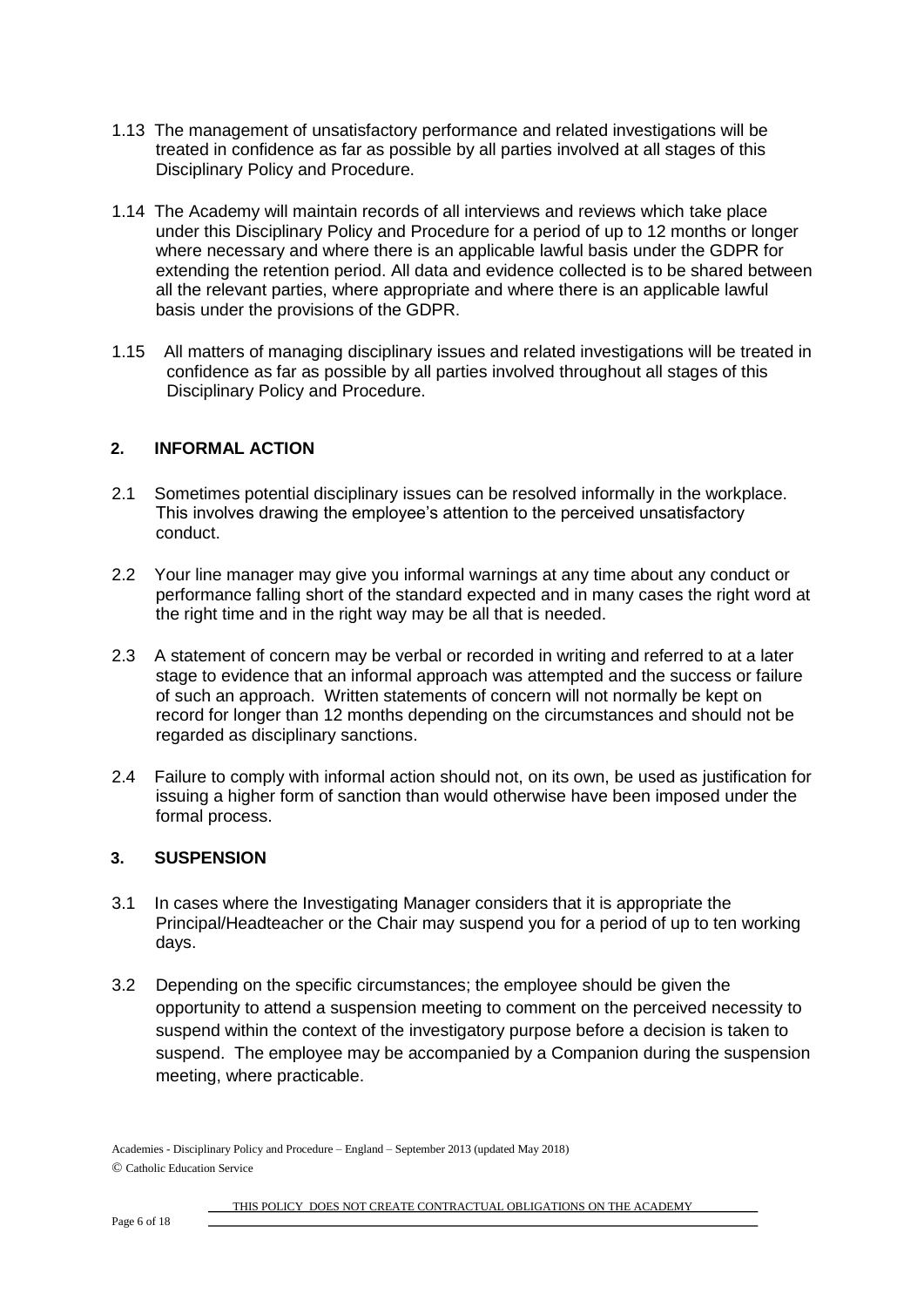- 3.3 A record should be kept of the determined purpose of the suspension for a period of up to 12 months and of any alternatives to suspension that were considered.
- 3.4 The Principal/Headteacher must inform the Chair of the suspension or, in the event of suspension by the Chair, the Chair must inform the Academy Trust Company (excluding staff Directors and/or Governors).
- 3.5 This period of suspension may be extended subject to review by the Chair every 10 working days. The reason(s) for extending the suspension will be confirmed in writing as soon as reasonably practicable.
- 3.6 Only the Academy Trust Company may end the suspension.
- 3.7 Notification of suspension should ideally be undertaken in person but may, where circumstances dictate, be notified to the employee in writing. If notification of suspension is undertaken in person it will be confirmed in writing.
- 3.8 ACAS suggests that suspension may, whilst investigations are carried out, be appropriate where:
	- (a) Relationships have broken down
	- (b) Gross misconduct is alleged
	- (c) There are reasonable concerns that evidence or witnesses could be prejudiced by the employee's presence during the investigation
	- (d) There are responsibilities to other parties
	- (e) It is necessary for the protection of pupils, staff or property
	- (f) The presence at work of the employee under investigation may be an obstacle to a proper investigation.
- 3.9 Suspension is not intended to be a disciplinary sanction. You will receive full pay and benefits during a period of suspension (unless you are otherwise absent from work due to sickness or other leave and have exhausted the pay entitlements connected to such absence).
- 3.10 During a period of suspension the Academy may require that you do not:
	- 3.10.1 attend the Academy at any time (except with the prior agreement of the Principal/Headteacher or Chair);
	- 3.10.2 communicate in any way with parents, pupils or Directors/Governors except:
		- (a) with the prior written agreement of the Principal/Headteacher/Chair; or
		- (b) where following the investigation you are called to a formal disciplinary meeting, when you may then approach parents, pupils or Directors/Governors as potential witnesses but this must be done via the Investigating Manager to avoid any data breach or breach of confidentiality.
	- 3.10.3 discuss the fact of your suspension or the fact, or nature, of the allegations against you with any member of staff except: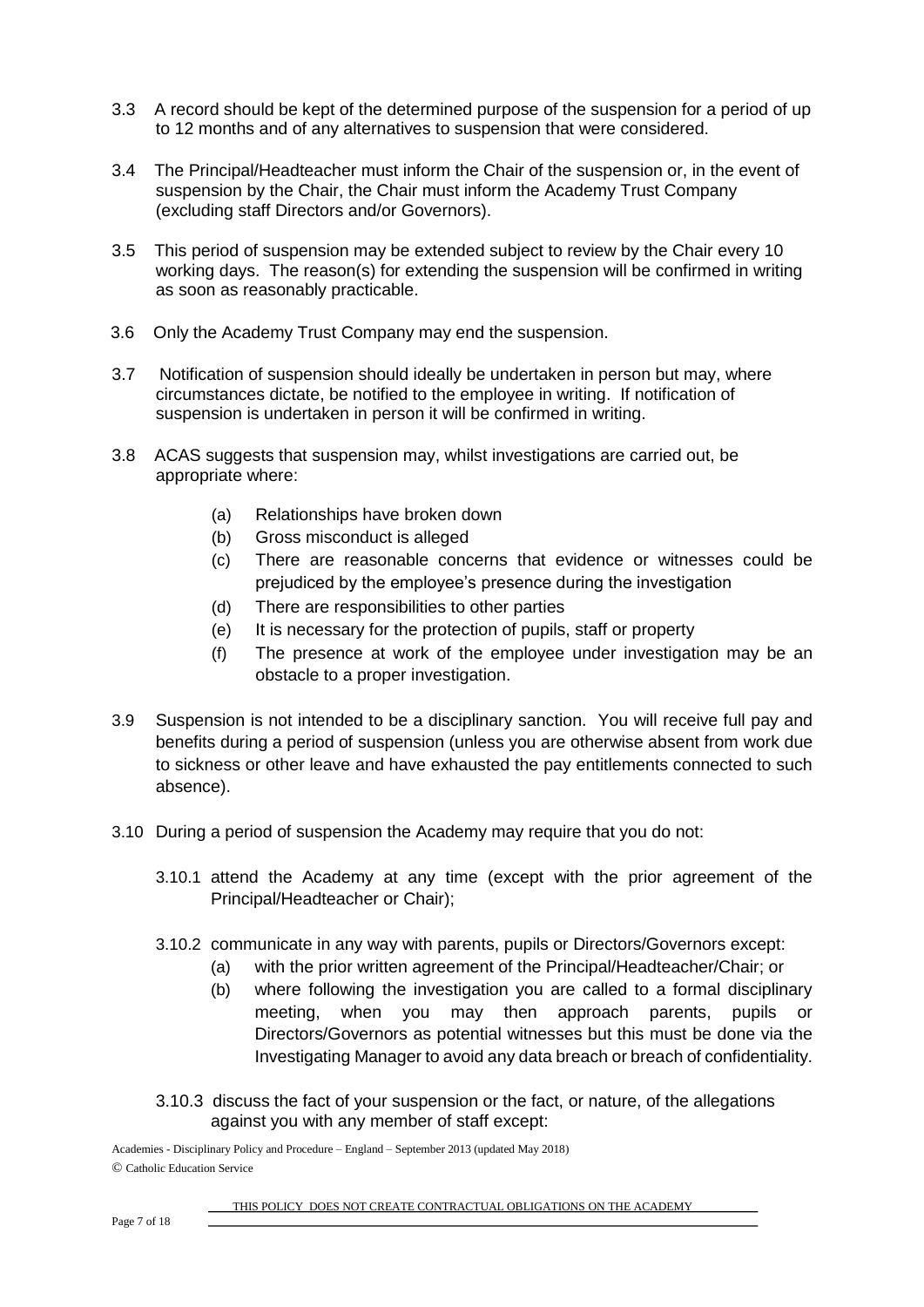- (a) with the prior written agreement of the Principal/Headteacher/Chair;
- (b) for communication with your Companion who is a Trade Union representative;
- (c) where you are called to an interview with the Investigating Manager or a Disciplinary Meeting, when you approach a Companion who is a colleague; or
- (d) where you are called to a formal Disciplinary Meeting you may approach work colleagues as potential witnesses in support of your case.
- 3.11 During a period of suspension the Academy may suspend your access to your email account and to the Managed Learning Environment (MLE)/Virtual Learning Environment (VLE).
- 3.12 During a period of suspension the Academy may take such steps as necessary to cover your lessons or other commitments.
- 3.13 During any period of suspension your contractual duties to the Academy and to Academy Trust Company (whether express or implied) remain in force and enforceable.

# **4. INVESTIGATING, DISCIPLINARY AND APPEAL MANAGERS**

4.1 The table below sets out the persons to be appointed throughout the stages of the disciplinary procedure depending on the person who is the subject of the disciplinary proceedings:

| <b>Employee</b><br>Level                                                 | <b>Investigating Manager</b>                                                                       | <b>Disciplinary</b><br><b>Manager</b>                                                                      | <b>Appeal Manager</b>                                                    |
|--------------------------------------------------------------------------|----------------------------------------------------------------------------------------------------|------------------------------------------------------------------------------------------------------------|--------------------------------------------------------------------------|
| Principal/<br>Headteache                                                 | Chair or a non-staff<br>Director/Governor (other<br>than the Vice Chair)<br>nominated by the Chair | Directors'/<br>Governors'<br><b>Disciplinary Panel</b><br>appointed by the<br>Vice-Chair                   | Directors'/<br>Governors' Appeal<br>Panel appointed by<br>the Vice-Chair |
| Other<br>Leadership<br>Spine and<br>School<br><b>Business</b><br>Manager | Principal/<br>Headteacher                                                                          | Chair or a<br>nonstaff<br>Director/Governor<br>(other than the<br>Vice Chair)<br>nominated by the<br>Chair | Directors'/<br>Governors' Appeal<br>Panel appointed by<br>the Vice-Chair |

Academies - Disciplinary Policy and Procedure – England – September 2013 (updated May 2018) © Catholic Education Service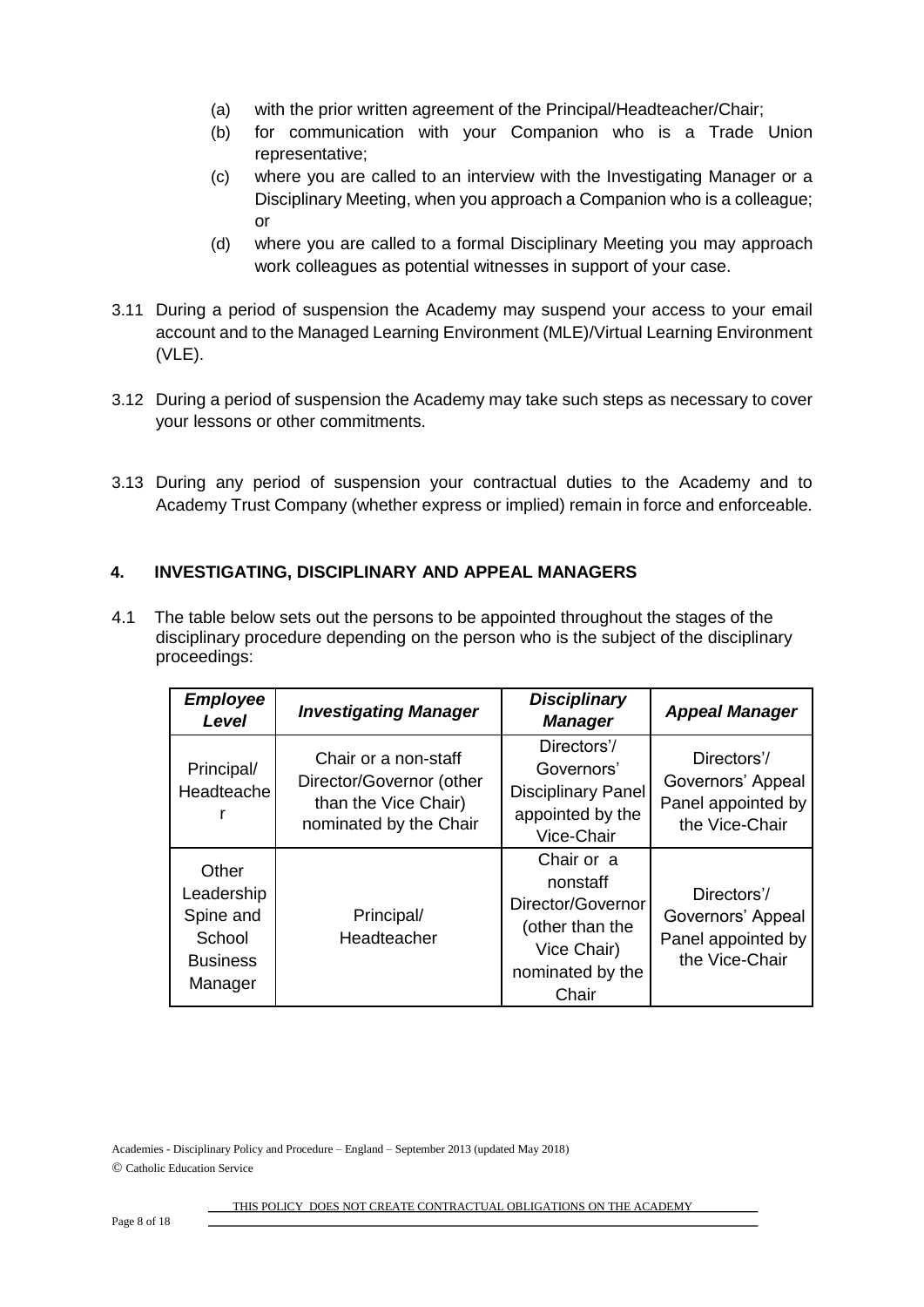|                                   |                                                                                                                                                                                                                                                                  | Headteacher                                                                                                                                                                                                                                    |                                                                     |
|-----------------------------------|------------------------------------------------------------------------------------------------------------------------------------------------------------------------------------------------------------------------------------------------------------------|------------------------------------------------------------------------------------------------------------------------------------------------------------------------------------------------------------------------------------------------|---------------------------------------------------------------------|
| Other<br>Teaching<br><b>Staff</b> | (1) A member of<br>Leadership Team<br>(other than<br>Principal/<br>Headteacher)<br>appointed by the<br>Principal/Headteach<br>er, or in the event<br>that (1) above<br>cannot be complied<br>with, (2) A person<br>appointed by the<br>Principal/Headteach<br>er | <b>OR</b><br>In cases<br>where there is<br>a real risk of<br>dismissal, the<br>Chair of<br>Governors or<br>a non-staff<br>Governor<br>(other than<br>the Vice-<br>Chair of<br>Governors)                                                       | Directors'/Governor<br>s' Appeal Panel<br>appointed by the<br>Chair |
|                                   |                                                                                                                                                                                                                                                                  | nominated by<br>the Chair of<br>Governors<br>$(*)$                                                                                                                                                                                             |                                                                     |
| Other<br>Support<br><b>Staff</b>  | A person appointed by the<br>Principal/Headteacher                                                                                                                                                                                                               | Headteacher<br><b>OR</b><br>In cases where<br>there is a real risk<br>of dismissal, the<br>Chair of<br>Governors or a<br>non-staff<br>Governor (other<br>than the Vice-<br>Chair of<br>Governors)<br>nominated by the<br>Chair of<br>Governors | Directors'/Governor<br>s' Appeal Panel<br>appointed by the<br>Chair |

## 4.2 In cases relating to any alleged gross misconduct that would bring the Academy into disrepute, particularly in relation to its religious character, the Chair may act as

Academies - Disciplinary Policy and Procedure – England – September 2013 (updated May 2018) © Catholic Education Service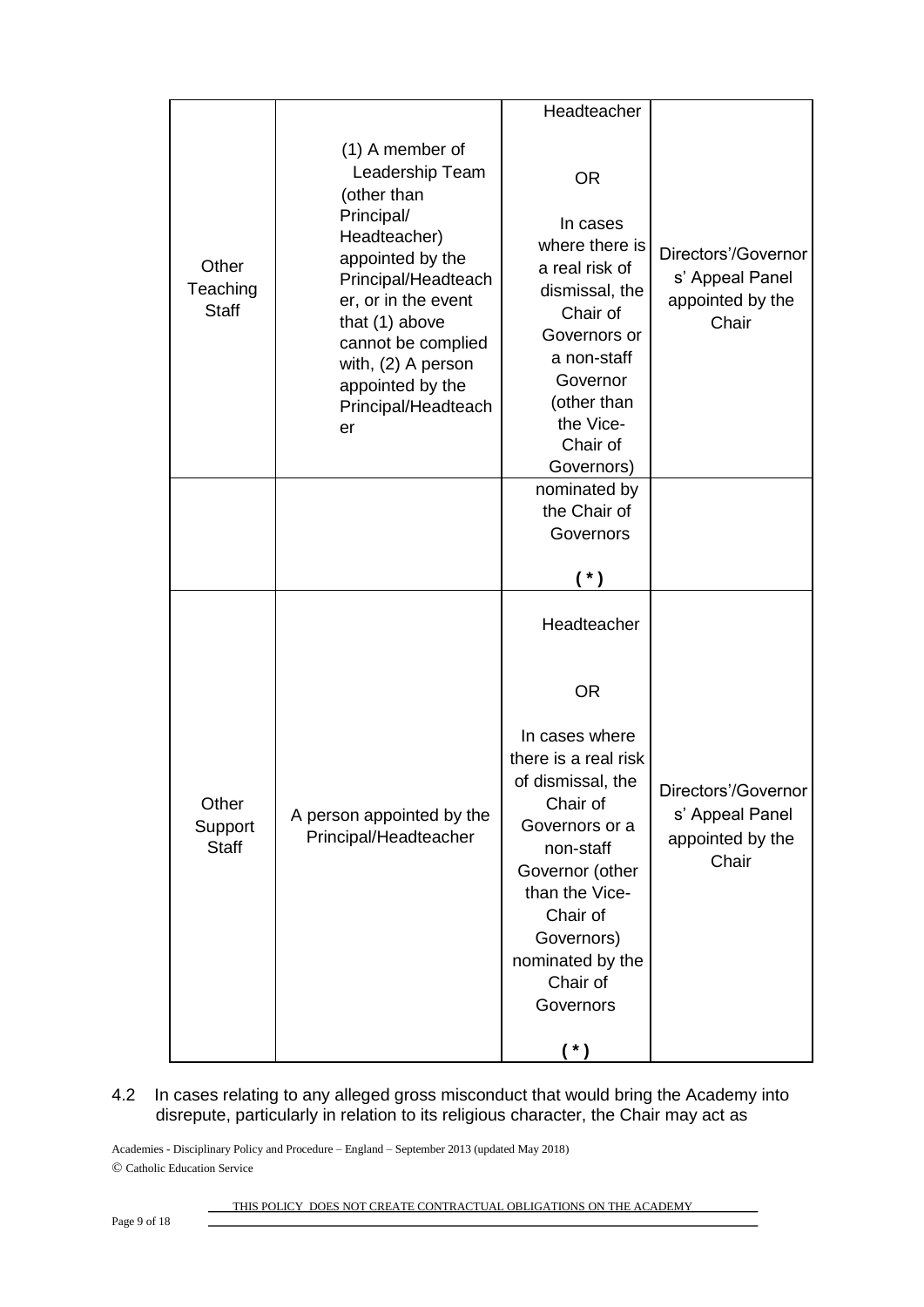Investigating Manager regardless of the level of the employee involved and the Disciplinary Manager may be the Directors'/Governors' Disciplinary Panel.

- **( \* ) In the case of disciplinary action involving Other Teaching Staff and Other Support Staff, the Principal/Headteacher should be appointed as Disciplinary Manager. However, if there is a real risk that in the event of the allegations being proven, a member of Other Teaching Staff or Other Support Staff could be dismissed, the Chair of Governors or a non-staff Director/Governor appointed by the Chair (other than the Vice-Chair) must act as the Disciplinary Manager. Where the Academy Trust Company amends the table above, it will need to ensure that it has appropriately delegated its power to dismiss.** 
	- **NB: In law, only the Academy Trust Company, as the employer of staff, has the power to terminate employment, so that the Academy Trust Company will need to ensure that it has delegated this power to the Disciplinary Manager.**

#### **5. FORMAL PROCESS**

#### 5.1 **Step 1 - Investigation**

- 5.1.1 The Investigating Manager will conduct an investigation into the alleged misconduct in a timely manner and without undue delay.
- 5.1.2 The Investigating Manager may appoint any other person from within the Academy and/or Academy Trust Company or an external third party to assist in the investigation.
- 5.1.3 The Investigation Manager will notify you in writing of the fact of the investigation and the allegations made. The investigation may include a face to face interview with you but this is not mandatory. In the event of a face-to-face interview you will be notified at least 5 working days beforehand. You may, if you wish, provide a written statement or response to the Investigating Manager.
- 5.1.4 You are required to co-operate fully with the Investigating Manager to ensure that the investigation can be completed as swiftly and thoroughly as possible and, in any event, within a reasonable timeframe.
- 5.1.5 At the conclusion of the investigation, the Investigating Manager will produce an Investigation Report setting out, in detail, the allegations made in respect of your conduct, the evidence considered and a recommendation that either:
	- (a) A Disciplinary Manager be appointed and a Disciplinary Meeting be convened in accordance with Step 2 below; or
	- (b) There is insufficient evidence to support the allegations of misconduct to proceed in accordance with Step 2 below and no further action will be taken under this Disciplinary Policy and Procedure.

Academies - Disciplinary Policy and Procedure – England – September 2013 (updated May 2018) © Catholic Education Service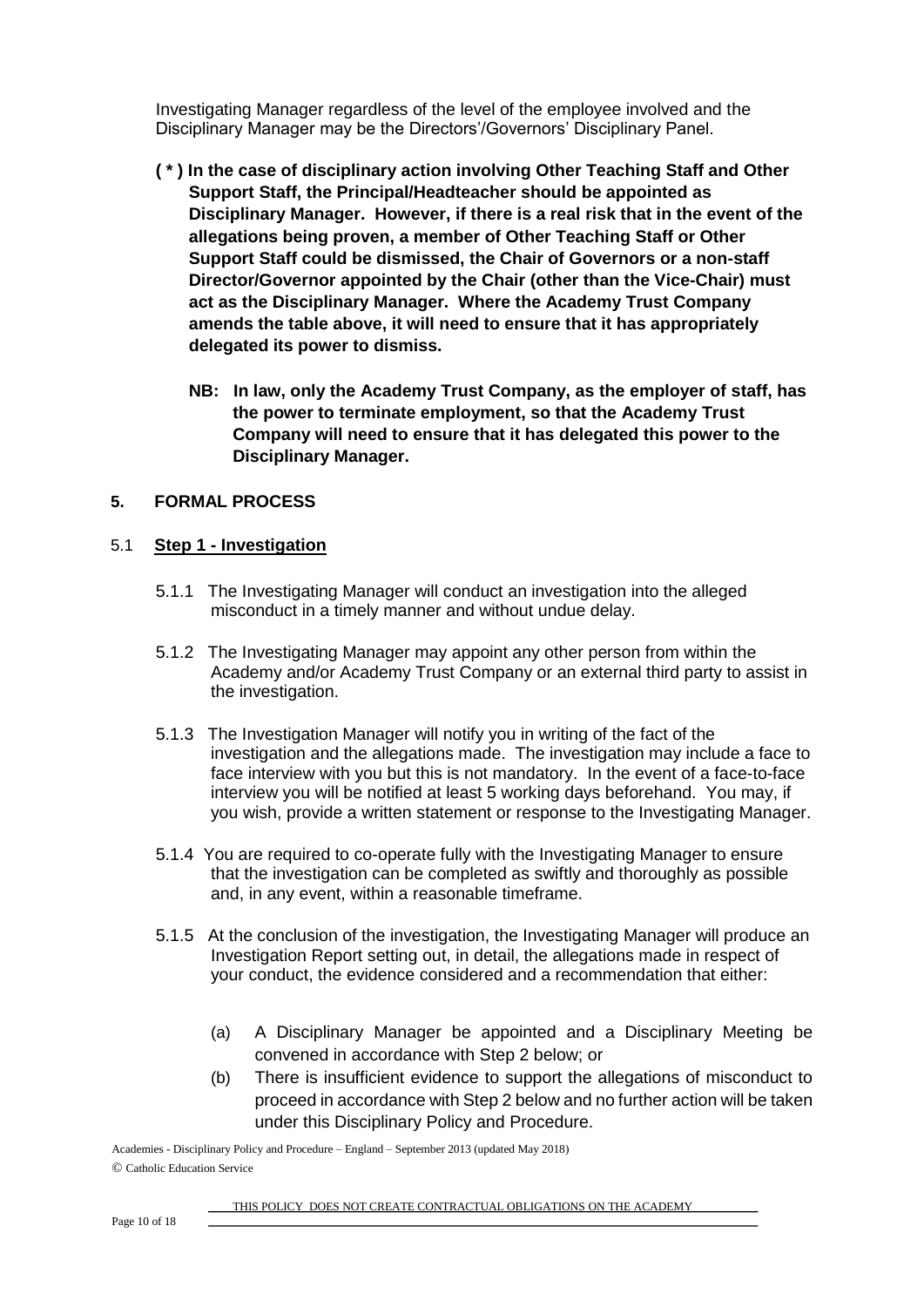5.1.6 You will be sent a copy of the Investigation Report as soon as reasonably practicable. .

### 5.2 **Step 2 – Disciplinary Meeting**

- 5.2.1 If the Investigation Report contains a recommendation that you must attend a formal disciplinary meeting ("the Disciplinary Meeting") with the Disciplinary Manager appointed, the Investigating Manager will write to you within 5 working days of receiving the Investigation Report, inviting you to the Disciplinary Meeting. If dismissal is a possible outcome this will be stated in the Disciplinary Manager's letter. The letter shall state that any documentation you wish to rely on must be submitted at least 3 days ahead of the Disciplinary Meeting.
- 5.2.2 The Disciplinary Meeting shall take place at least 5 working days after the Investigation Report was sent to you in accordance with Paragraph 5.1.6.
- 5.2.3 In advance of, and at the Disciplinary Meeting, the Disciplinary Manager shall consider:
	- (a) Evidence presented in support of the allegations of misconduct against you;
	- (b) Evidence presented in defence of the allegations of misconduct against you; and
	- (c) Where misconduct is admitted, whether in whole or in part, any evidence you have in mitigation.
- 5.2.4 The Disciplinary Manager may adjourn the Disciplinary Meeting to allow for further investigations in the light of your evidence and will reconvene the Disciplinary Meeting to give you an opportunity to comment on any further evidence produced by further investigations.
- 5.2.5 The Disciplinary Manager will hear oral evidence when it is considered appropriate to do so and where this will help to assist the investigation process. However, the Disciplinary Manager is not required to hear oral evidence and may rely on written evidence.
- 5.2.6 If the Disciplinary Manager does decide to hear oral evidence, you will be given an opportunity to comment on it either by (a) attending the meeting or (b) reviewing the notes of that oral evidence after the meeting (if you were not present at the meeting when such oral evidence was given). In the event of (b) you must provide any response to the notes of the oral evidence within 5 working days of receipt of the same.
- 5.2.7 Once all the evidence has been considered, the Disciplinary Manager will confirm the outcome of the Disciplinary Meeting in writing to you within 5 working days of the date of the Disciplinary Meeting ("the Disciplinary Decision Letter") being either:

Academies - Disciplinary Policy and Procedure – England – September 2013 (updated May 2018) © Catholic Education Service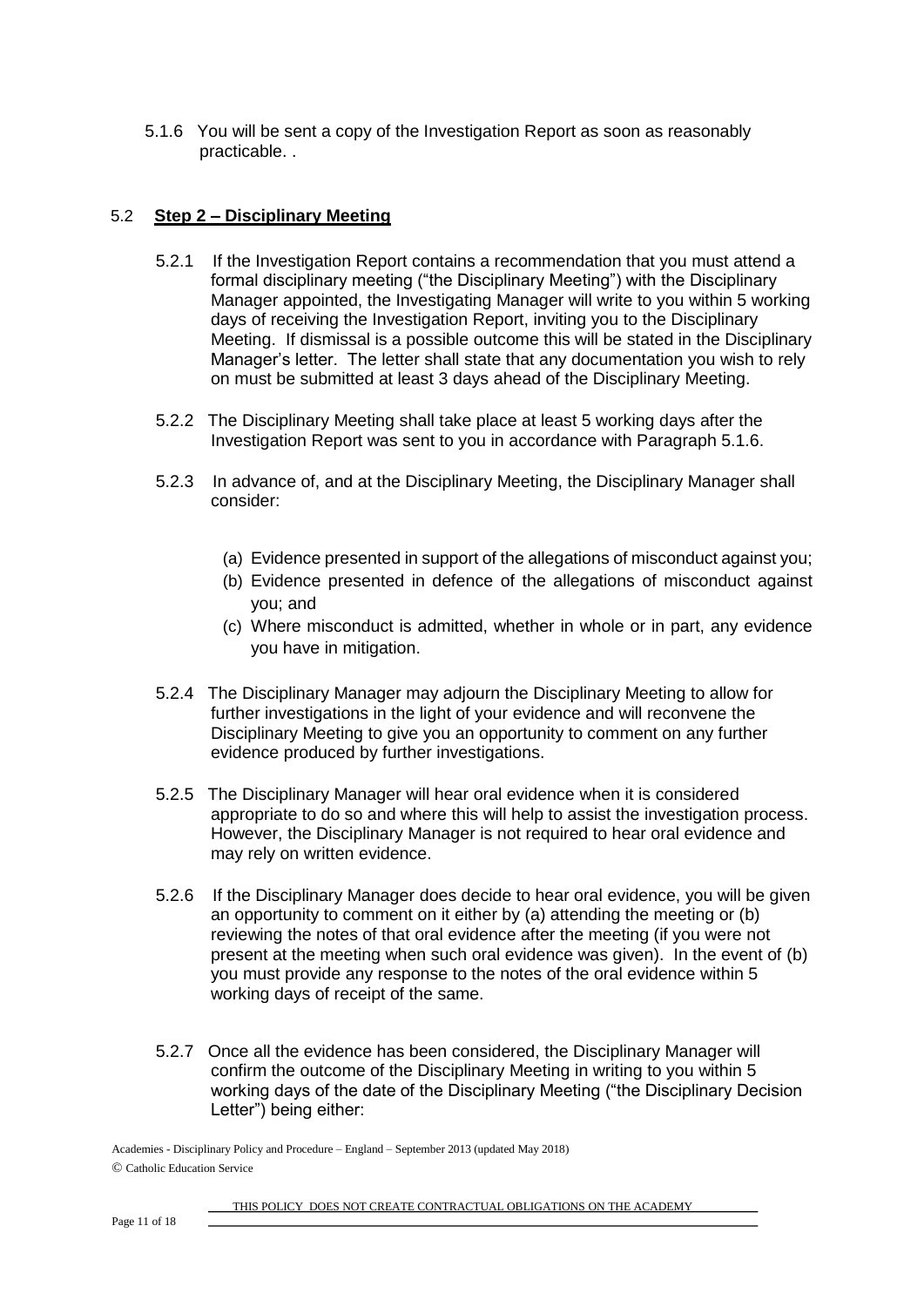- (a) the imposition of a formal disciplinary sanction in accordance with Paragraph 6; or
- (b) that, on balance, there is insufficient evidence to substantiate the allegations made against you and so the disciplinary proceedings will be terminated and no further action will be taken under this Disciplinary Policy and Procedure.

### 5.3 **Step 3 – Appeal**

5.3.1 In the event that you are unsatisfied with the decision of the Disciplinary Manager as set out in the Disciplinary Decision Letter, you can appeal to the Appeal Manager provided that you do so in writing to the Clerk within 10 working days of the Disciplinary Decision Letter being sent to you.

Academies - Disciplinary Policy and Procedure – England – September 2013 (updated May 2018) © Catholic Education Service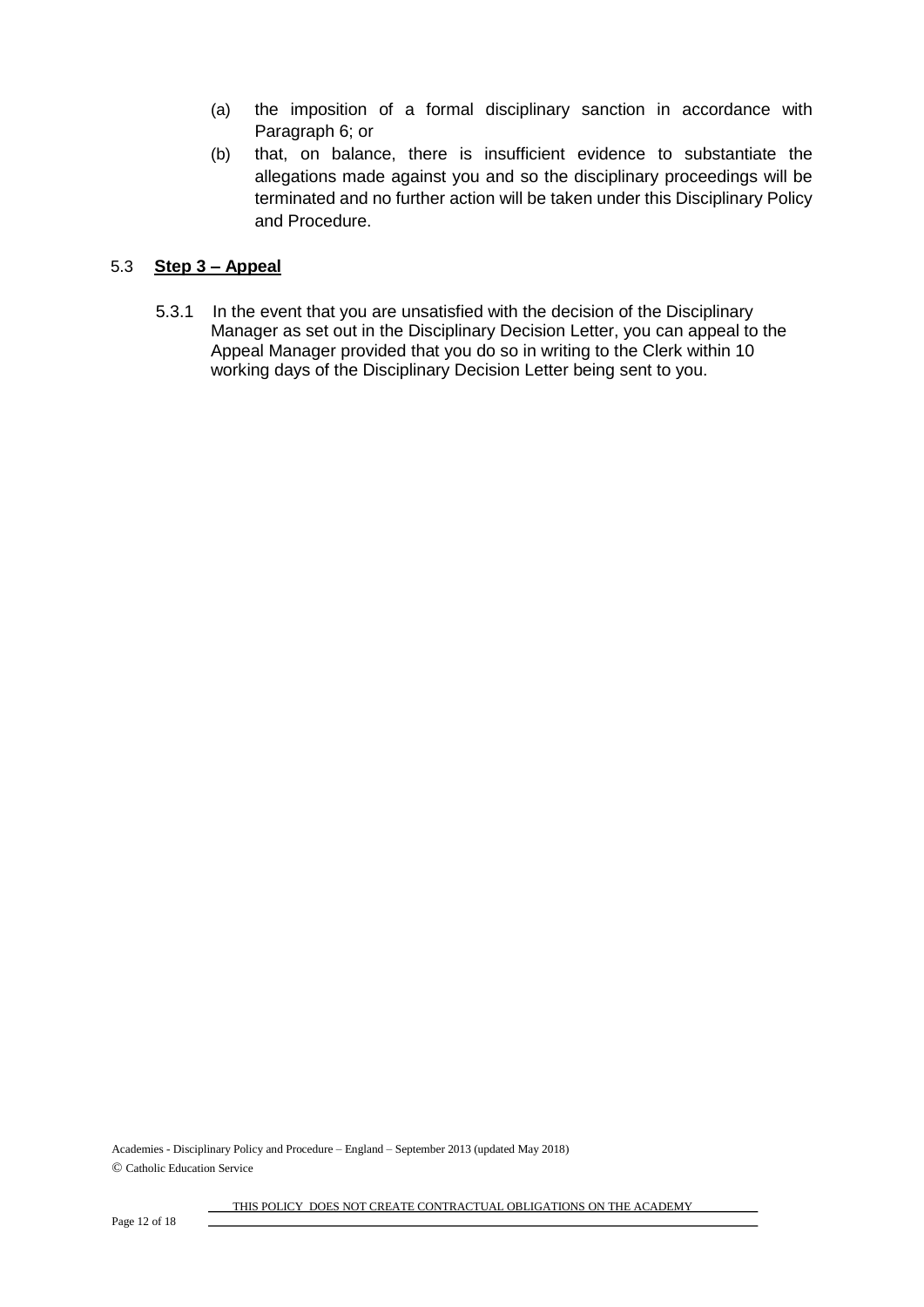- 5.3.2 Your appeal letter must clearly set out the grounds of your appeal. This will enable the Clerk and the Appeal Manager to determine if the appeal is to be by way of a rehearing of the case or by way of a review of the case.
- 5.3.3 The Appeal Meeting will normally be held within 20 working days of your appeal letter being received by the Clerk. If you are unavailable on the proposed date an alternative date will be offered if possible.
- 5.3.4 The Appeal Manager may consider any new evidence produced by you which was not available to the Disciplinary Manager.
- 5.3.5 The Appeal Manager may only consider new evidence produced by the Disciplinary Manager if it touches upon your credibility in relation to evidence you have already given or if it rebuts any new evidence produced, or any assertions made, by you in your grounds of appeal.
- 5.3.6 The Appeal Manager is not required to hear oral evidence and may rely on written evidence.
- 5.3.7 If the Appeal Manager does decide to hear oral evidence, you will be given an opportunity to comment on it either by (a) attending the meeting or (b) reviewing the notes of that oral evidence after the meeting (if you were not present at the meeting where such oral evidence was given). In the event of (b) you must provide any response to the notes of the oral evidence within 5 working days of receipt of the same.
- 5.3.8 The Appeal Manager will confirm the outcome of the Appeal Meeting in writing to you within 5 working days of the date of the Appeal Meeting. The decision of the Appeal Manager is final and there will be no further right of appeal. The outcomes of the Appeal Meeting are:

(a) the Appeal Manager may uphold the decision of the Disciplinary Manager; or (b) the Appeal Manager may uphold your appeal and overturn the decision of the Disciplinary Manager.

(c) the Appeal Manager may impose a lesser sanction.

## **6. FORMAL SANCTIONS**

The Disciplinary Manager may impose the following sanctions:

#### 6.1 A First Written Warning

- 6.1.1 A First Written Warning will remain live for **12** months from the date that the Disciplinary Manager's written decision was sent to you.
- 6.1.2 For a first disciplinary offence (ignoring any informal action), a First Written Warning would be the normal response.

Academies - Disciplinary Policy and Procedure – England – September 2013 (updated May 2018) © Catholic Education Service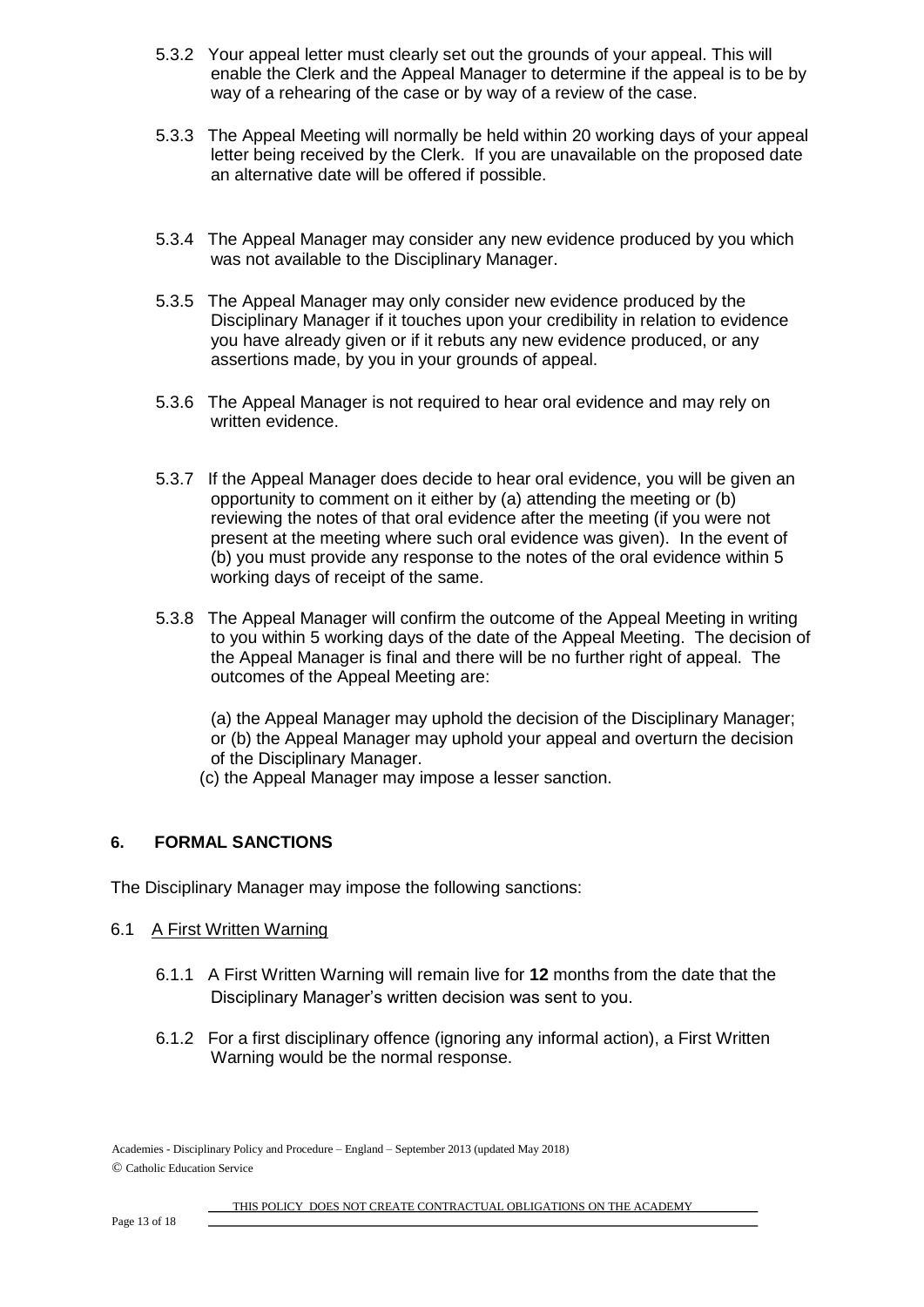### 6.2 A Final Written Warning

- 6.2.1 A Final Written Warning will remain live for **24** months from the date that the Disciplinary Manager's written decision was sent to you.
- 6.2.2 A Final Written Warning would normally be given for a second disciplinary offence committed or discovered during the currency of a live First Written Warning (even if that First Written Warning related to a different type of misconduct, if appropriate in the circumstances).
- 6.2.3 A Final Written Warning could be given for serious misconduct regardless of previous disciplinary history if the conduct is sufficiently serious.

### 6.3 Dismissal on notice

- 6.3.1 Dismissal on contractual notice would be given for a disciplinary offence (other than an act of gross misconduct) committed or discovered during the currency of a live Final Written Warning (even if the Final Written Warning related to a different type of misconduct, if appropriate in the circumstances).
- 6.3.2 For the avoidance of doubt the notice period commences immediately and does not await the outcome of any appeal.
- 6.3.3 In the event that your employment is terminated in accordance with this Paragraph 6.3:
	- (a) If your contract of employment contains a garden leave clause the Governing Board may exercise that clause so that you are not required to attend the Academy during the notice period but remain employed and so bound by the terms of your contract of employment until the expiry of the notice period; or
	- (b) If your contract of employment contains a payment in lieu of notice clause the Governing Board may exercise that clause to bring your contract to an end with immediate effect.

## 6.4 Dismissal without notice or termination payment

- 6.4.1 Dismissal without notice or termination payment (also known as Summary Dismissal) will only occur if you have committed an act of gross misconduct or otherwise have destroyed the trust and confidence required between an employee and their employer, in this case between you and the Academy Trust Company.
- 6.4.2 For the avoidance of doubt your dismissal takes effect immediately and does not await the outcome of any appeal.
- 6.4.3 The following is a **non-exhaustive** list of matters which the Academy considers may amount to gross misconduct:

Academies - Disciplinary Policy and Procedure – England – September 2013 (updated May 2018) © Catholic Education Service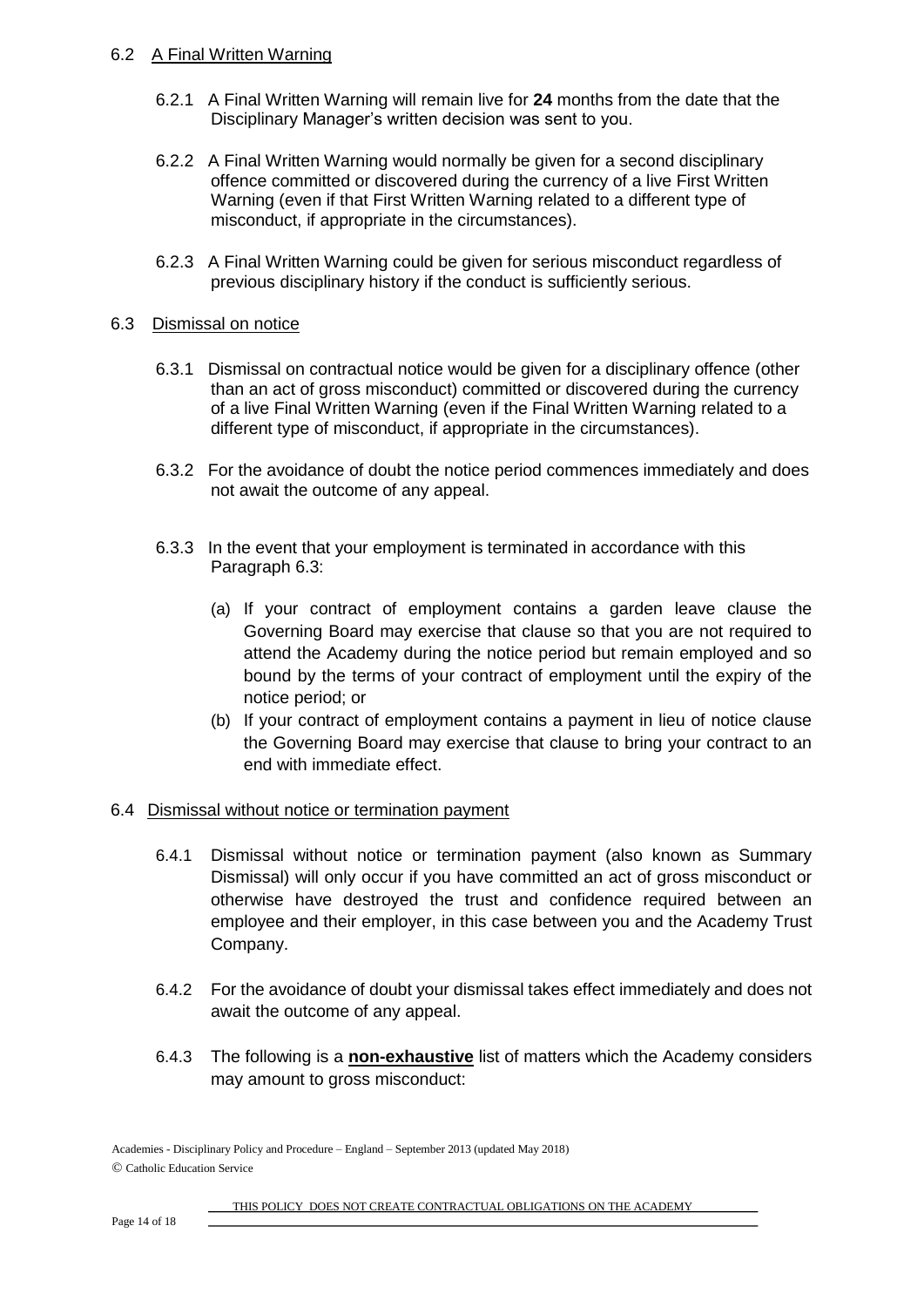- (a) Conduct incompatible with, or prejudicial to, the religious character of the Academy or the precepts or tenets of the Catholic Church - amend as applicable for a joint Church academy
- (b) Conduct that is likely to bring the Academy or the Church into disrepute
- (c) Conduct giving rise to any Child Protection issue including, but not limited to, a change in your DBS status during the course of your employment
- (d) Failure to disclose your DBS status/submit to a DBS check where requested to do so by the Principal/Headteacher and/or the Academy Trust Company
- (e) A serious breach of any relevant code of conduct or professional standards
- (f) Theft of any property
- (g) Malicious or wilful damage to any property
- (h) Knowingly or recklessly falsifying, or knowingly or recklessly causing falsification of, any documents whether for personal gain or not
- (i) Ordering any goods or services on behalf of the Academy from a supplier in which you or a relative have a personal interest (whether financial or not) without declaring that interest and without the permission of the Directors/Governors' Finance Committee
- (j) Dishonesty
- (k) Violence to any person
- (l) Unlawfully restraining a pupil
- (m) Abusive, threatening or offensive language or behaviour to any person
- (n) Unlawful discrimination or harassment
- (o) Bullying
- (p) Disclosing the contents of any live examination paper or assessment in advance to any pupil or parent
- (q) Concealing any actual or attempted cheating by any pupil or colleague
- (r) Attending work or undertaking duties whilst under the influence of alcohol or unlawful drugs
- (s) Misuse of the Academy's ICT (including internet and email access and any social networking policy) to view or distribute obscene, pornographic, defamatory or otherwise unacceptable material
- (t) Supplying your personal contact details to a pupil without express authorisation from the Principal/Headteacher
- (u) Interacting with a pupil online out of school hours other than through the Managed Learning Environment
- (v) Making any sexual or romantic contact with any pupil whatever the age of the pupil
- (w) Breaching the confidentiality or data protection obligations surrounding the Academy, a parent, pupil, colleague or Director/Governor
- (x) Covert recording of any meetings without the knowledge or consent of all persons present
- (y) Serious breach of health and safety procedures
- (z) Serious negligence (whether or not leading to any actual loss)
- (aa) Criminal activity during the course of employment
- (bb) Making a false malicious or vexatious allegation against the Academy, a parent, pupil, colleague or Director/Governor

Academies - Disciplinary Policy and Procedure – England – September 2013 (updated May 2018) © Catholic Education Service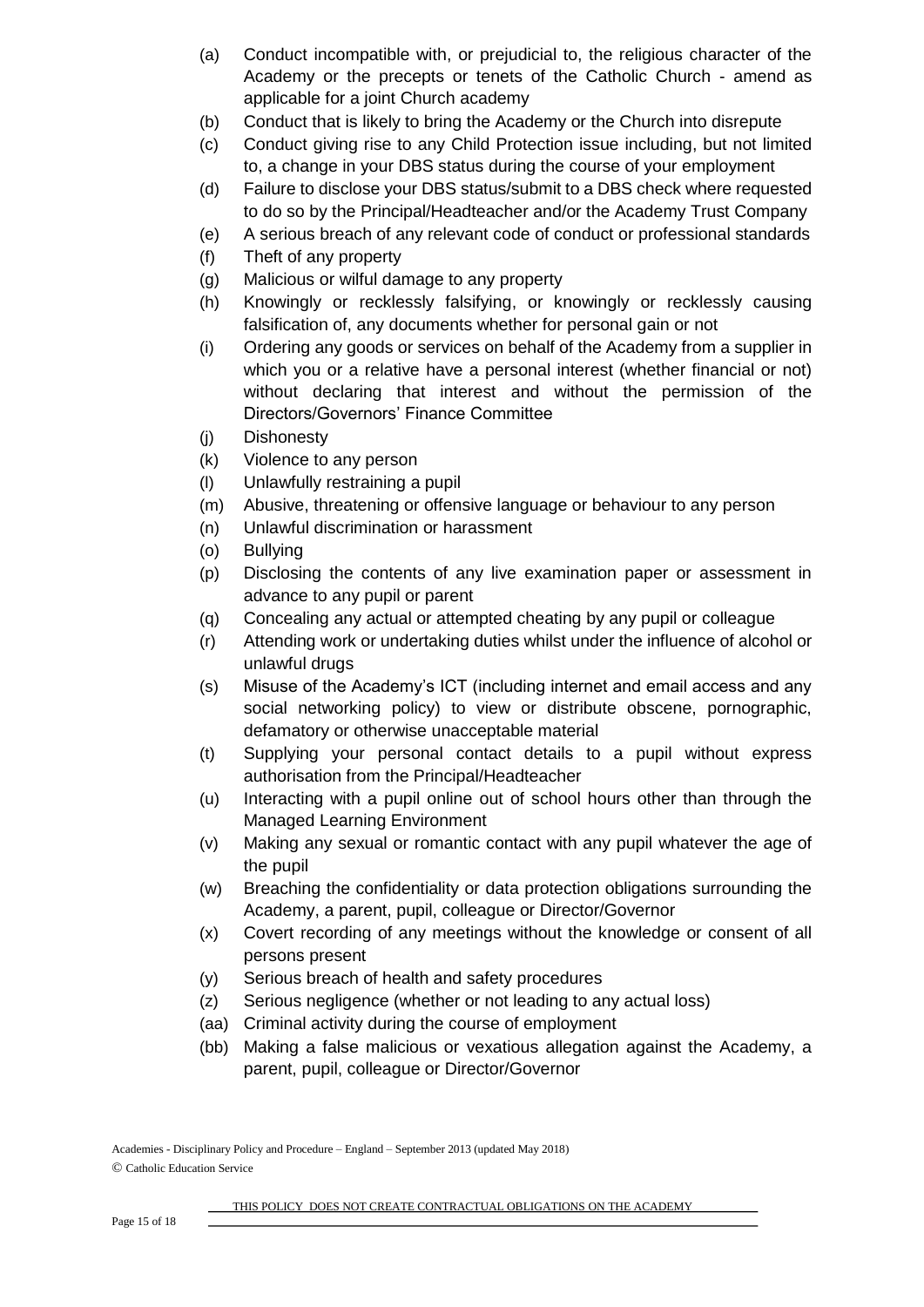6.5 In all cases where the formal sanction involves dismissal, the Disciplinary Manager will recommend to the Academy Trust Company that your employment is terminated in accordance with your contract of employment (where appropriate) and the Academy Trust Company will take steps to terminate your employment.

## 6.6 Voluntary demotion as an alternative to higher formal sanction

- 6.6.1 There may be a situation where the Disciplinary Manager considers that a recent promotion or job change has been a contributory factor in your misconduct.
- 6.6.2 Where paragraph 6.6.1 applies, the Disciplinary Manager may offer you the option of taking a voluntary demotion as an alternative to a higher formal sanction. Any such offer shall be made in writing.

# **7. DIRECTORS'/GOVERNORS' PANELS**

- 7.1 Directors'/Governors' Disciplinary and Appeal Panels shall comprise three non-staff Directors/Governors not previously involved in the matter and shall not comprise the Chair or Vice-Chair unless there are insufficient numbers of non-staff Directors/Governors not previously involved in the matter, in which case the Chair and/or Vice-Chair may be appointed to a Directors'/Governors' Disciplinary or Appeal Panel.
- 7.2 In the event that there are insufficient numbers of Directors/Governors available to participate in a Directors'/Governors' Disciplinary or Appeal Panel, the Academy Trust Company may appoint associate members solely to participate in the appropriate Panel on the recommendation of the Diocesan Schools Commission.

## **8. COMPANION**

- 8.1 If you are the subject of disciplinary allegations leading to a meeting with the Investigation Manager, the Disciplinary Manager or the Appeal Manager, you may be accompanied at such interview or meeting by a Companion.
- 8.2 You must let the relevant Manager know who your Companion will be at least one working day before the relevant interview or meeting.
- 8.3 If you have any particular reasonable need, for example, because you have a disability, you can also be accompanied by a suitable helper.
- 8.4 Your Companion can address the relevant interview or meeting in order to:
	- (a) put your case;
	- (b) sum up your case;
	- (c) respond on your behalf to any view expressed at the relevant interview or meeting; and
	- (d) Ask questions on your behalf.
- 8.5 Your Companion can also confer with you during the relevant interview or meeting.

Academies - Disciplinary Policy and Procedure – England – September 2013 (updated May 2018) © Catholic Education Service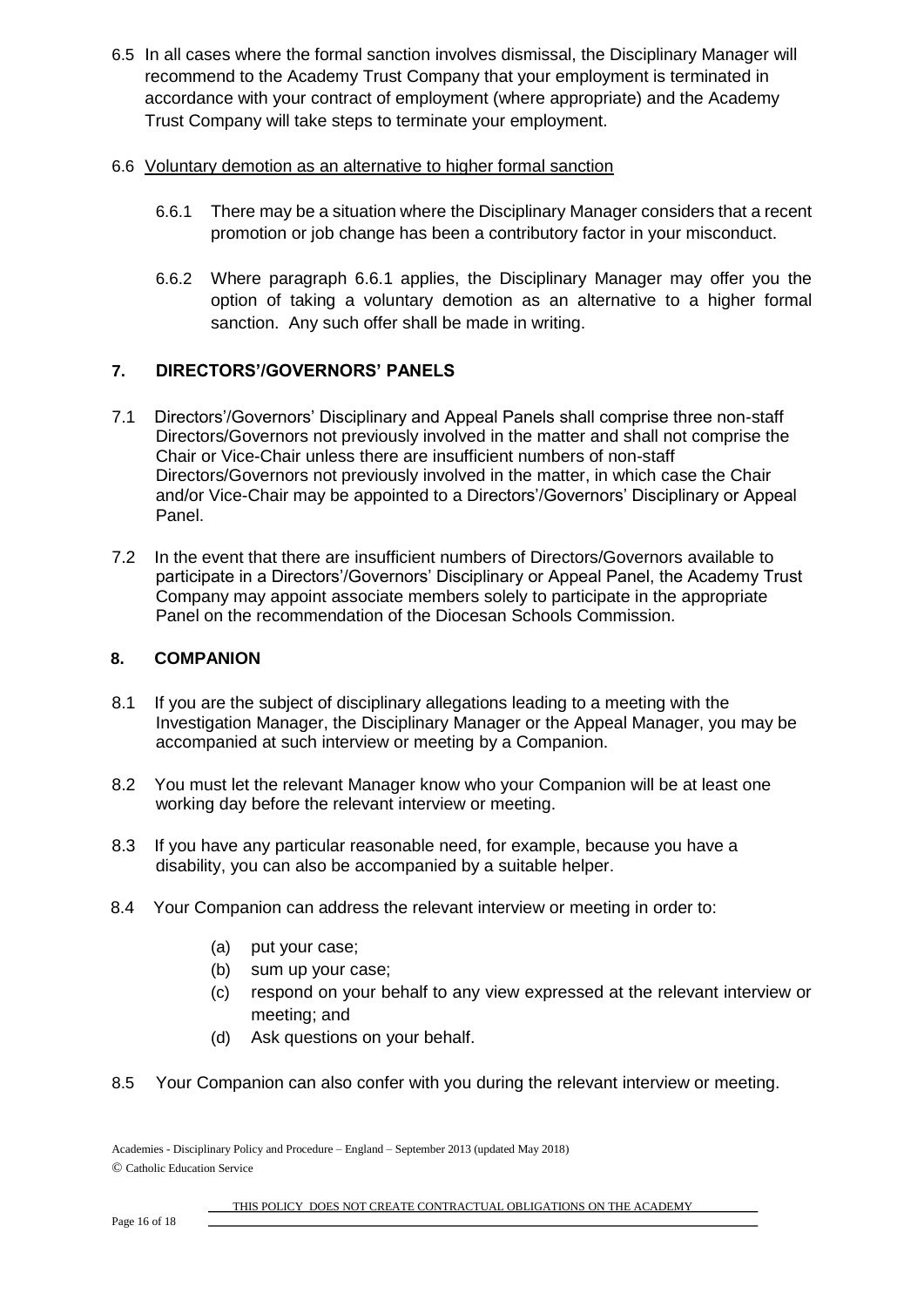- 8.6 Your Companion has no right to:
	- (a) answer questions on your behalf;
	- (b) address the relevant interview or meeting if you do not wish it; or (c) prevent you from explaining your case.
- 8.7 Where you have identified your Companion and they have confirmed in writing to the relevant Manager that they cannot attend the date or time set for the relevant interview or meeting, the relevant Manager will not usually postpone the meeting for a period in excess of five working days from the date set by the Academy to a date or time agreed with your Companion provided that it is reasonable in all the circumstances. Should your Companion subsequently be unable to attend the rearranged date, the meeting may be held in their absence or written representations will be accepted

## **9. TIMING OF INTERVIEW MEETINGS**

Interviews or meetings under this procedure may:

#### 9.1 **need to be held when you were timetabled to teach;**

- 9.2 exceptionally be held during planning, preparation and administration time if this does not impact on lesson preparation;
- 9.3 be held after the end of the academy day;
- 9.4 Not be held on days on which you would not ordinarily work;
- 9.5 Be extended by agreement between the parties if the time limits cannot be met for any justifiable reason.

## **10. VENUE FOR INTERVIEWS OR MEETINGS**

If the allegations are sensitive the relevant Manager may hold the interview or meeting off the Academy site.

## **11. ASSISTANCE**

- 11.1 In any case concerning the religious character of the Academy, the Diocesan Schools Commission must be notified immediately the Academy becomes aware of the allegations and it may be represented at any relevant interview or meeting to advise the Investigating Manager, Disciplinary Manager or Appeal Manager.
- 11.2 In all cases involving any disciplinary sanction in relation to the Principal/Headteacher or to a person on the Leadership Spine, or to potential or actual dismissal of any other member of staff, the Diocesan Schools Commission and/or the Local Authority may send a representative to advise the Disciplinary Manager or Appeal Manager.

## **12. TRADE UNION OFFICERS**

The Academy notes and adopts the ACAS Code of Practice's statement "Where disciplinary action is being considered against an employee who is a trade union representative the normal disciplinary procedure should be followed. Depending on the circumstances,

Academies - Disciplinary Policy and Procedure – England – September 2013 (updated May 2018) © Catholic Education Service